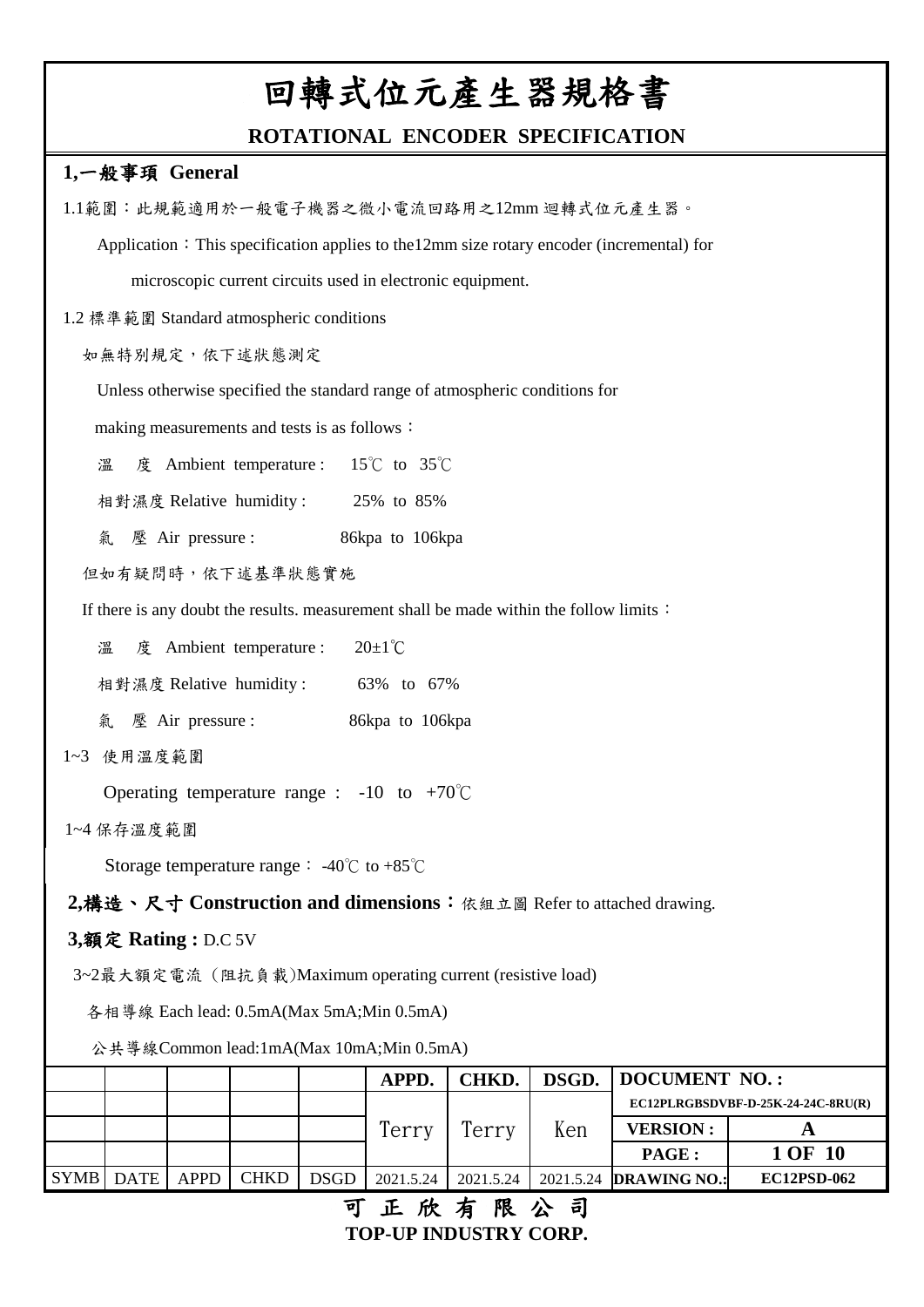#### **ROTATIONAL ENCODER SPECIFICATION**

#### **4,**使用上的事項**Application Notes**

 4-1,避免儲藏於高溫潮濕及腐蝕的場所.產品購入後盡可能在6個月內使用完.拆包裝後未使用完的剩餘產 品需儲藏於防潮防毒的環境下.

Avoid storing the products in a place at high temperature,high humidity and in Corrosive gases.Please use this product as soon as possible with 6 months limitation.If any remainder left after packing is opened,please store it with proper moistureproofing , gasproofing etc.

 4-2,編碼器信號的計算方法應將操作的速度,信號的取樣時間及電子回路中的微電腦軟體等考慮進去. The encoder pulses count method should be designed with taking operating speed,sampling time and esign of the microcomputer software into cosideration.

 4-3,此產品在定位點的輸出波形參照(5-1),因此在設計軟體時請留意其狀態,推薦以A相位為參考基 準。

With this products the detent position output consult fig.5-1. Therefore make the A phase the reference at the soft ware design stage.Recommended that use A output signal for the reference.

 4-4,在設計時要考慮到雜訊,建議使用R/C濾波電路,(圖1) At design of the pulse count process.Using the C/R filter circuit is Recommended.(fig .1)





|           |             |             |             | <b>APPD</b> | <b>CHKD.</b> |     | <b>DSGD.</b> DOCUMENT NO.:         |                    |  |  |
|-----------|-------------|-------------|-------------|-------------|--------------|-----|------------------------------------|--------------------|--|--|
|           |             |             |             |             |              |     | EC12PLRGBSDVBF-D-25K-24-24C-8RU(R) |                    |  |  |
|           |             |             |             | Terry       | Terry        | Ken | <b>VERSION:</b>                    |                    |  |  |
|           |             |             |             |             |              |     | PAGE :                             | 2 OF 10            |  |  |
| SYMB DATE | <b>APPD</b> | <b>CHKD</b> | <b>DSGD</b> | 2021.5.24   | 2021.5.24    |     | 2021.5.24 <b>DRAWING NO.:</b>      | <b>EC12PSD-062</b> |  |  |

可正欣有限公司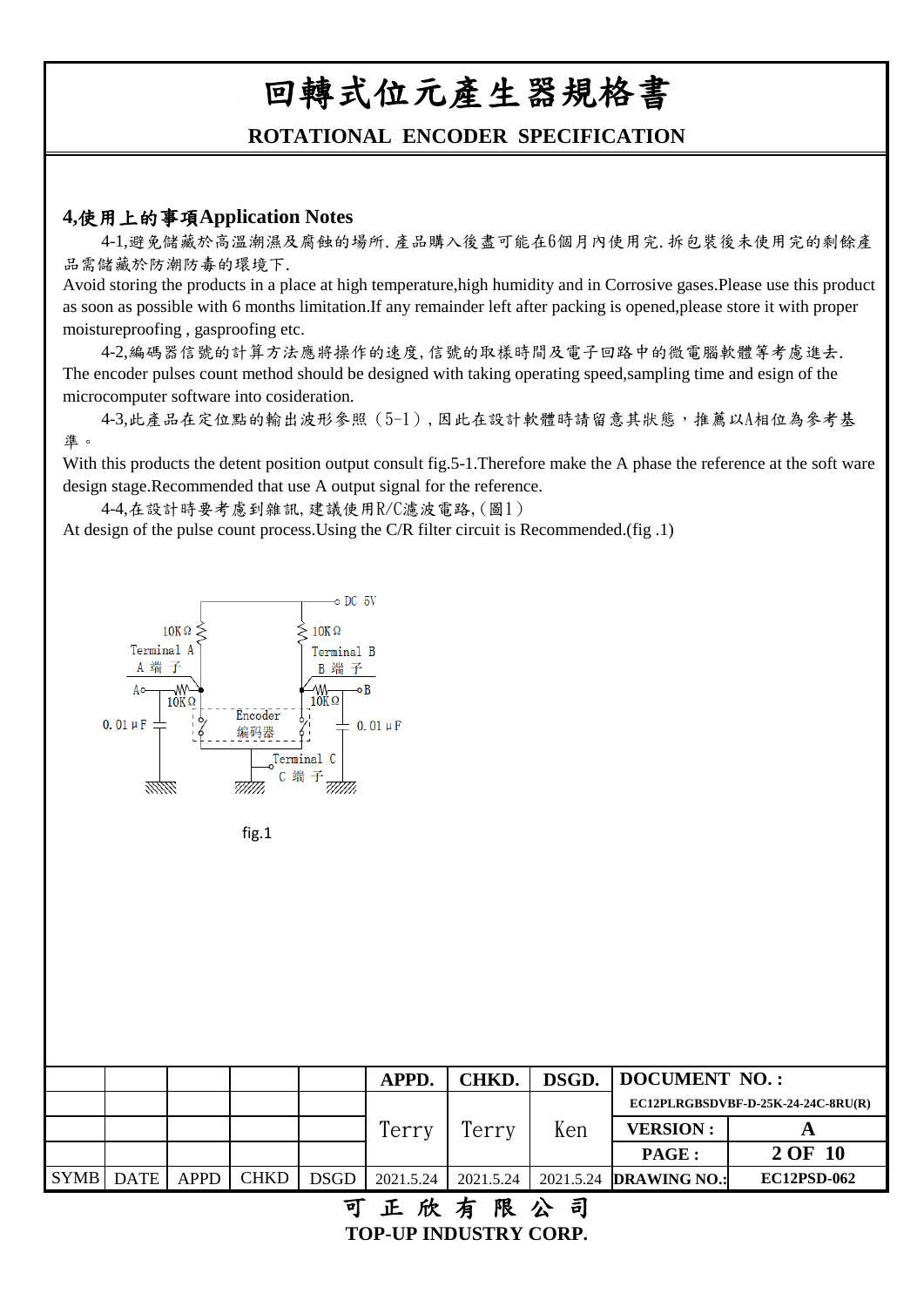**ROTATIONAL ENCODER SPECIFICATION**

## **5.** 電氣性能 **Electrical Characteristics**

| NO.         | 項               | 目             |  |             |                  | 件<br>條                             |                               |                                                    | 規                            | 格                                                     |  |
|-------------|-----------------|---------------|--|-------------|------------------|------------------------------------|-------------------------------|----------------------------------------------------|------------------------------|-------------------------------------------------------|--|
|             |                 | item          |  |             |                  | conditions                         |                               |                                                    |                              | specifications                                        |  |
|             |                 |               |  |             |                  |                                    |                               |                                                    |                              | A. B 二信號的輸出時間相位差,                                     |  |
|             |                 |               |  |             |                  |                                    |                               |                                                    | 詳細如<圖2/3>所示.                 |                                                       |  |
|             |                 |               |  |             |                  |                                    |                               |                                                    |                              | (圖中虛線表示掣子點位置)                                         |  |
|             |                 |               |  |             |                  |                                    |                               |                                                    |                              | 2. Phase-different signals (Signal                    |  |
|             |                 |               |  |             |                  |                                    |                               |                                                    |                              | A. & signal B ) Details shown in                      |  |
|             |                 |               |  |             |                  |                                    |                               |                                                    | $<$ fig.2/3 $>$              |                                                       |  |
|             |                 |               |  |             |                  |                                    |                               |                                                    |                              | (The broken line shows detent pos-                    |  |
|             |                 |               |  |             |                  |                                    |                               |                                                    | ition of with detent type.)  |                                                       |  |
|             |                 | 輸出信號          |  |             |                  |                                    |                               |                                                    |                              |                                                       |  |
|             |                 | output signal |  |             | 軸回轉方向            |                                    |                               |                                                    | 輸出波形output                   |                                                       |  |
|             | format          |               |  |             | Shaft rotational | 信<br>Signal                        | 號                             |                                                    | 定速旋轉 360°                    |                                                       |  |
| $5 - 1$     |                 |               |  | direction   |                  |                                    |                               | $\langle$ fig. 2/3> constant speed :360 $^{\circ}$ |                              |                                                       |  |
|             |                 |               |  |             |                  | A (A-C 端子間)                        |                               | 0FF                                                | 0FF                          |                                                       |  |
|             |                 |               |  |             | 順時針方向            |                                    | A (Terminal A-C)              | ON,                                                | ON                           |                                                       |  |
|             |                 |               |  |             | C. W.            | B (B-C 端子間)                        |                               | 0FF                                                | 0FF                          |                                                       |  |
|             |                 |               |  |             |                  | B                                  | (Terminal B-C)                |                                                    | ON                           |                                                       |  |
|             |                 |               |  |             |                  | A (A-C 端子間)                        |                               | 0FF                                                | 0FF                          |                                                       |  |
|             |                 |               |  |             | 反時針方向            |                                    | A (Terminal A-C)              | ON                                                 | ON.                          |                                                       |  |
|             |                 |               |  |             | C. C. W.         | B (B-C 端子間)                        |                               | OFF.                                               |                              |                                                       |  |
|             |                 |               |  |             |                  |                                    |                               | $\overline{0}$ N $\overline{+}$                    | ON.                          |                                                       |  |
|             |                 |               |  |             |                  |                                    | B (Terminal B-C)              |                                                    |                              |                                                       |  |
|             |                 |               |  |             |                  |                                    |                               |                                                    |                              | □12個脈衝/360 $^{\circ}$ (圖2)                            |  |
| $5 - 2$     | 分<br>Resolution | 解<br>能        |  |             | 旋轉一圈所產生脈波數目.     | Number of pulses in 360° rotation. |                               |                                                    |                              | 12pulses/360°(fig. 2)<br>$24$ 個脈衝/360 $^{\circ}$ (圖3) |  |
|             |                 |               |  |             |                  |                                    |                               |                                                    |                              | $24 \text{pulses}/360^{\circ}$ (fig. 3)               |  |
|             |                 |               |  |             |                  |                                    |                               |                                                    |                              |                                                       |  |
|             |                 |               |  |             |                  | APPD.                              | CHKD.                         | DSGD.                                              | <b>DOCUMENT NO.:</b>         |                                                       |  |
|             |                 |               |  |             |                  |                                    |                               |                                                    |                              | EC12PLRGBSDVBF-D-25K-24-24C-8RU(R)                    |  |
|             |                 |               |  |             |                  | Terry                              | Terry                         | Ken                                                | <b>VERSION:</b>              | $\mathbf A$                                           |  |
| <b>SYMB</b> | <b>DATE</b>     | <b>APPD</b>   |  | <b>CHKD</b> | <b>DSGD</b>      | 2021.5.24                          | 2021.5.24                     | 2021.5.24                                          | PAGE:<br><b>DRAWING NO.:</b> | 3 OF 10<br>EC12PSD-062                                |  |
|             |                 |               |  |             | $\tau$           | $\overline{L}$                     | $\overline{+}$ $\overline{m}$ | ハ コ                                                |                              |                                                       |  |

**TOP-UP INDUSTRY CORP.** 可正欣有限公司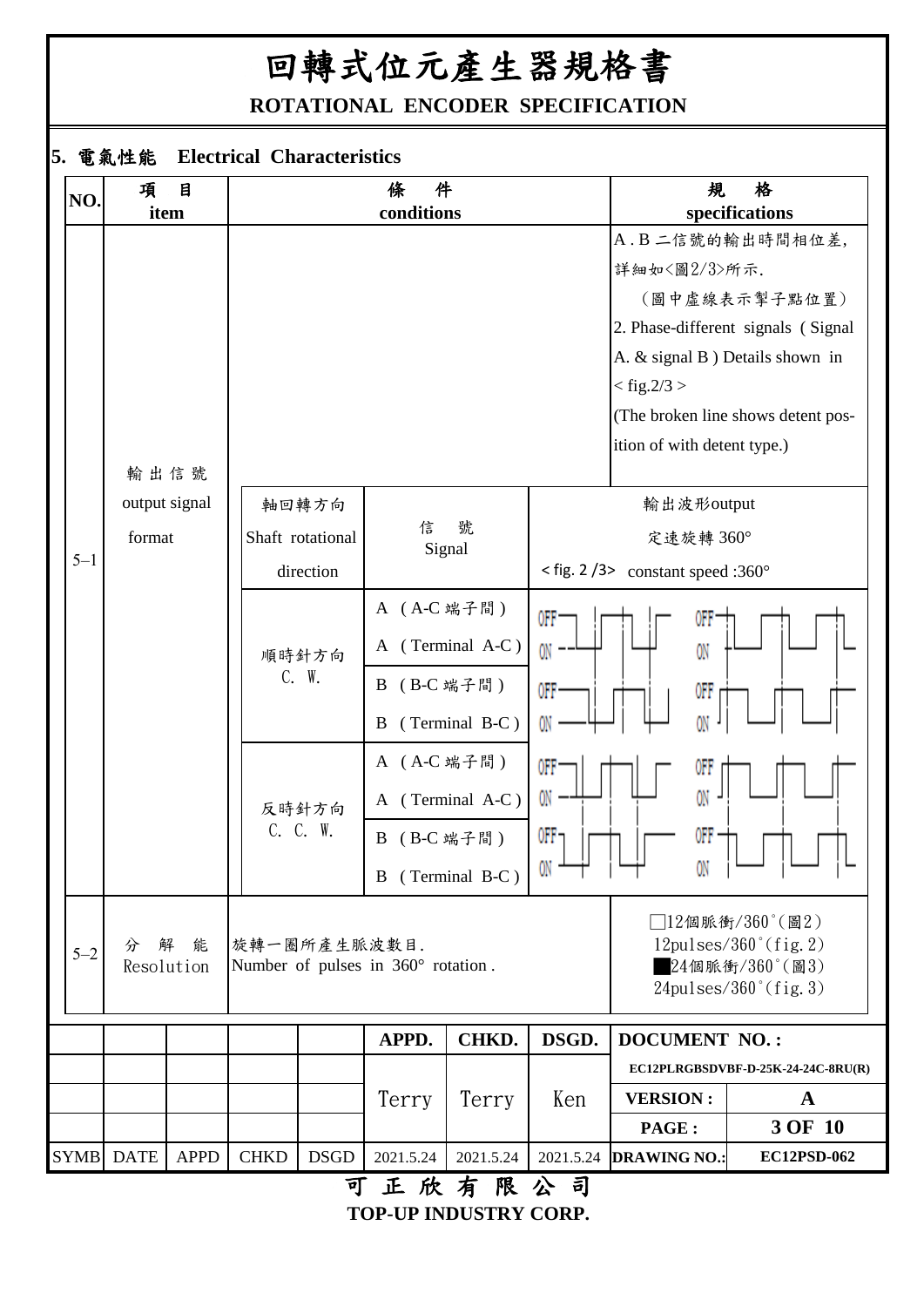## 回轉式位元產生器規格書 **ROTATIONAL ENCODER SPECIFICATION**

| NO.         | 項                                    | 目           |                                                                            |                                                                                                                                                                                                                          |                        | 件<br>條                                                                                                                                                                                                                                                                                                                                                                                                    |                                                                |                                   | 規                                | 格                                  |  |
|-------------|--------------------------------------|-------------|----------------------------------------------------------------------------|--------------------------------------------------------------------------------------------------------------------------------------------------------------------------------------------------------------------------|------------------------|-----------------------------------------------------------------------------------------------------------------------------------------------------------------------------------------------------------------------------------------------------------------------------------------------------------------------------------------------------------------------------------------------------------|----------------------------------------------------------------|-----------------------------------|----------------------------------|------------------------------------|--|
|             | item                                 |             |                                                                            |                                                                                                                                                                                                                          |                        | conditions                                                                                                                                                                                                                                                                                                                                                                                                |                                                                |                                   | 切換測定回路如<圖四>所示,軸迴轉速度為每秒鐘迴轉360°測定。 | specifications                     |  |
|             |                                      |             |                                                                            |                                                                                                                                                                                                                          |                        | Measurement shall be made under the condition as follows.                                                                                                                                                                                                                                                                                                                                                 |                                                                |                                   |                                  |                                    |  |
|             |                                      |             |                                                                            |                                                                                                                                                                                                                          |                        | (1). Shaft rotational speed : $360^{\circ}/S$                                                                                                                                                                                                                                                                                                                                                             |                                                                |                                   |                                  |                                    |  |
|             |                                      |             |                                                                            | (2). Test circuit : $\langle$ fig. 4 >.                                                                                                                                                                                  |                        |                                                                                                                                                                                                                                                                                                                                                                                                           |                                                                |                                   |                                  |                                    |  |
|             |                                      |             |                                                                            |                                                                                                                                                                                                                          | $<$ 圖 四 > $<$ fig. 4 > |                                                                                                                                                                                                                                                                                                                                                                                                           |                                                                |                                   | <圖五> <fig.5></fig.5>             |                                    |  |
| $5 - 3$     | 切换特性<br>Switching<br>characteristics |             |                                                                            | $10K\,\Omega$<br>Terminal A<br>A 端子                                                                                                                                                                                      |                        | o Terminal C<br>C 端 子                                                                                                                                                                                                                                                                                                                                                                                     | DC 5V<br>$10K\,\Omega$<br>Terminal B<br>B 端子<br>Encoder<br>编码器 | OFF<br>3.5V<br>$1.5V -$<br>$ON -$ | t <sub>2</sub><br>t 1            | t3                                 |  |
|             |                                      |             |                                                                            | $($ 注) 编码OFF指输出电压 $3.5$ V以上的状态 $(fig.5)$ .<br>Code-OFF area : The area which the voltage is 3.5V or more $(fig. 5)$ .<br>编码ON指输出电压1.5V以下的状态(fig.5).<br>Code-ON area : The area which the voltage is 1.5V or less(fig.5). |                        |                                                                                                                                                                                                                                                                                                                                                                                                           |                                                                |                                   |                                  |                                    |  |
| 5—3–        | 振荡<br>Chattering                     |             |                                                                            | 間. 應符合規定                                                                                                                                                                                                                 |                        | 編碼從OFF→ON或ON→OFF時,輸出1.5V~3.5V的通過時<br>Specified by the signal's passage time from 1.5V to 3.5V of<br>each switching position(code OFF $\sim$ ON or ON $\sim$ OFF)                                                                                                                                                                                                                                          |                                                                |                                   | t1,t3 $\leq$ 3mS                 |                                    |  |
| 5—3—        | 跳)<br>Sliding noise<br>(Bounce)      |             |                                                                            | regarded as 1 linked bounce.                                                                                                                                                                                             |                        | 編碼ON部份的1.5V以上的電壓變動時間在振盪tl,t3之<br>間會產生1mS以上, 1.5V以下的ON部份. 另外, 如果各突跳<br>滑動雜訊(突 1.5V以下的範圍在1mS以上時,則判定為另一個突跳.<br>Specified by the time of voltage change exceed 1.5V in<br>code-ON area. When the bounce has code-ON time less<br>than 1mS between chattering (tl or t3) the voltage change<br>shall be regarded as a part of chattering. When the code-<br>ONtime between 2 bounces is less than 1mS.they are |                                                                |                                   |                                  | $t2 \leq 2mS$                      |  |
| 5—3—.       | 滑動噪音<br>Sliding noise                |             | 編碼OFF部份的電壓變動。<br>3.5V以上<br>The voltage change in code-OFF area.<br>3.5Vmin |                                                                                                                                                                                                                          |                        |                                                                                                                                                                                                                                                                                                                                                                                                           |                                                                |                                   |                                  |                                    |  |
|             |                                      |             |                                                                            |                                                                                                                                                                                                                          |                        | APPD.                                                                                                                                                                                                                                                                                                                                                                                                     | CHKD.                                                          | DSGD.                             | <b>DOCUMENT NO.:</b>             |                                    |  |
|             |                                      |             |                                                                            |                                                                                                                                                                                                                          |                        |                                                                                                                                                                                                                                                                                                                                                                                                           |                                                                |                                   |                                  | EC12PLRGBSDVBF-D-25K-24-24C-8RU(R) |  |
|             |                                      |             |                                                                            |                                                                                                                                                                                                                          |                        | Terry                                                                                                                                                                                                                                                                                                                                                                                                     | Terry                                                          | Ken                               | <b>VERSION:</b>                  | $\mathbf A$                        |  |
|             |                                      |             |                                                                            |                                                                                                                                                                                                                          |                        |                                                                                                                                                                                                                                                                                                                                                                                                           |                                                                |                                   | PAGE:                            | 4 OF 10                            |  |
| <b>SYMB</b> | <b>DATE</b>                          | <b>APPD</b> |                                                                            | <b>CHKD</b>                                                                                                                                                                                                              | <b>DSGD</b>            | 2021.5.24                                                                                                                                                                                                                                                                                                                                                                                                 | 2021.5.24                                                      | 2021.5.24                         | <b>DRAWING NO.:</b>              | EC12PSD-062                        |  |

可正欣有限公司 **TOP-UP INDUSTRY CORP.**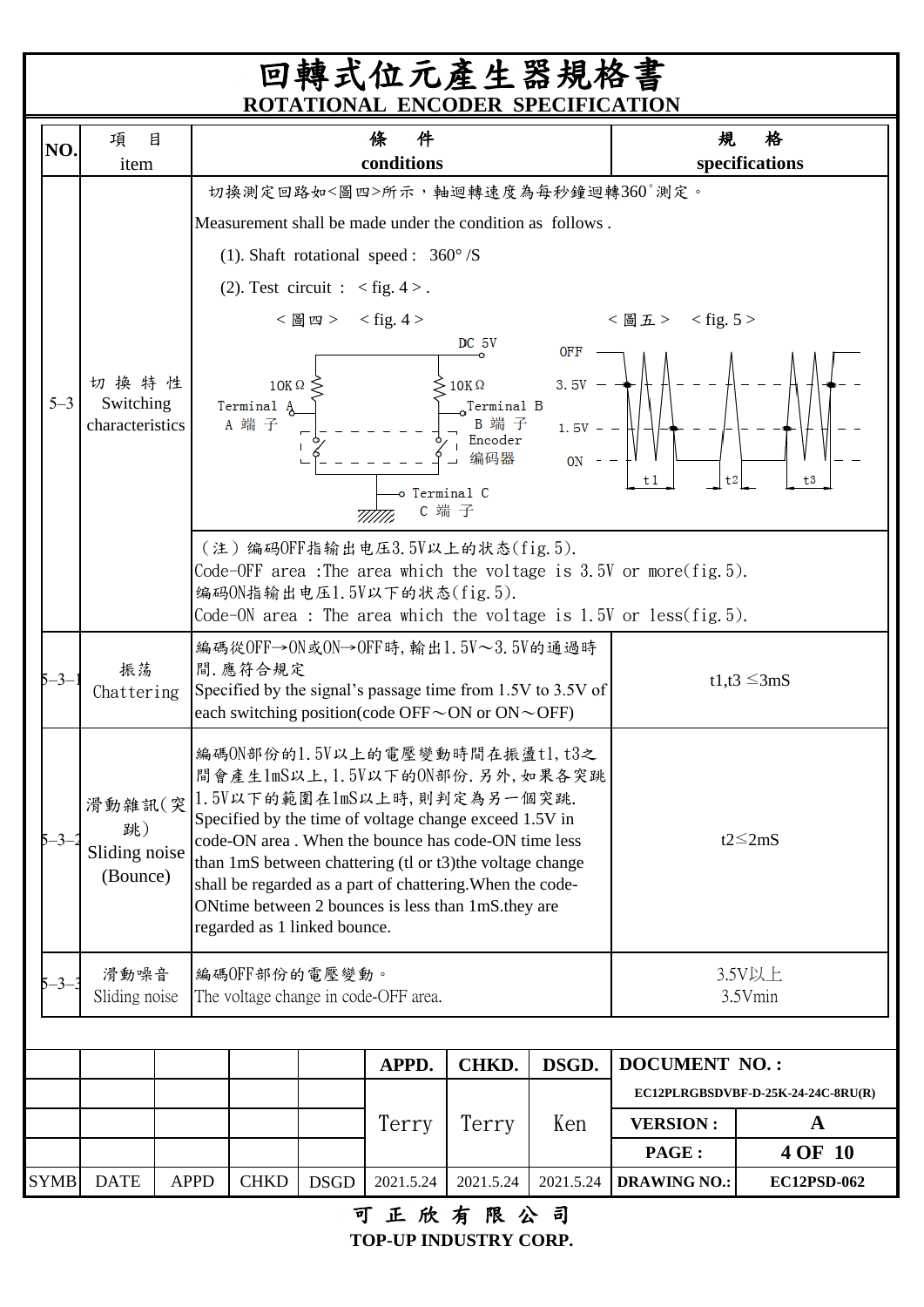## 回轉式位元產生器規格書 **ROTATIONAL ENCODER SPECIFICATION**

| NO.                                                                                                                                                                                                                                                       | 項<br>item                            | 目           |                          |                               | 條<br>件<br>conditions                                            |                                                                                |           | 規                                       | 格<br>specifications |  |  |
|-----------------------------------------------------------------------------------------------------------------------------------------------------------------------------------------------------------------------------------------------------------|--------------------------------------|-------------|--------------------------|-------------------------------|-----------------------------------------------------------------|--------------------------------------------------------------------------------|-----------|-----------------------------------------|---------------------|--|--|
|                                                                                                                                                                                                                                                           |                                      |             | 〈圖六〉                     | $<$ fig.6>                    | which the shaft is rotated at 60r/min                           | 下 ( 圖6) 所示回路,軸以360°/S的速度轉動測定。<br>Measurement shall be made under the condition |           |                                         |                     |  |  |
| $T1 \cdot T2 \cdot T3 \cdot T4 \geq 0.08T$<br>相位差<br>$5 - 4$<br>$A($ 信号 $(A \sim C)$ 间<br>Phase-difference<br>見圖6 (fig. 6)<br>0FF<br>signal A<br>0N<br><b>OFF</b>                                                                                         |                                      |             |                          |                               |                                                                 |                                                                                |           |                                         |                     |  |  |
|                                                                                                                                                                                                                                                           |                                      |             | signal B                 | $B($ a $\div$ $C($ $\bar{E})$ |                                                                 | T1 T2 T3 T4<br>C. W Direction                                                  | 0N        |                                         |                     |  |  |
| 外加電壓250VD.C 于固定板與任一端子間.<br>Measurement shall be made under the condition<br>絕緣阻抗<br>100MΩ 以上.<br>$5 - 5$<br>Insulation<br>:100 $M\Omega$ MIN.<br>which a voltage of 250VD.C is applied<br>between individual terminals and attaching plate.<br>resistance |                                      |             |                          |                               |                                                                 |                                                                                |           |                                         |                     |  |  |
| $5 - 6$                                                                                                                                                                                                                                                   | 耐電壓強度<br>Dielectric<br>strength      |             |                          |                               | 在端子和支架間施加AC300V電壓1分鐘<br>between individual terminals and frame. | A voltage of 300V AC shall be applied for 1 minute                             |           | 不得有絕緣破壞<br>Without arcing or breakdown. |                     |  |  |
| $5 - 7$                                                                                                                                                                                                                                                   | 端子間接觸阻<br>抗<br>Contact<br>resistance |             | signal is ON.            |                               | 出力信號處於ON時安定狀態條件下測定.                                             | Measurement shall be stable condition which a output                           |           | $1\Omega$ 以下<br>$1\Omega$ Max           |                     |  |  |
|                                                                                                                                                                                                                                                           |                                      |             |                          |                               |                                                                 |                                                                                |           |                                         |                     |  |  |
|                                                                                                                                                                                                                                                           |                                      |             |                          |                               |                                                                 |                                                                                |           |                                         |                     |  |  |
|                                                                                                                                                                                                                                                           |                                      |             |                          |                               | APPD.                                                           | CHKD.                                                                          | DSGD.     | <b>DOCUMENT NO.:</b>                    |                     |  |  |
|                                                                                                                                                                                                                                                           |                                      |             |                          |                               |                                                                 |                                                                                |           | EC12PLRGBSDVBF-D-25K-24-24C-8RU(R)      |                     |  |  |
| Terry<br>Terry<br>Ken                                                                                                                                                                                                                                     |                                      |             | <b>VERSION:</b><br>PAGE: | $\mathbf{A}$<br>5 OF 10       |                                                                 |                                                                                |           |                                         |                     |  |  |
| <b>SYMB</b>                                                                                                                                                                                                                                               | <b>DATE</b>                          | <b>APPD</b> | <b>CHKD</b>              | <b>DSGD</b>                   | 2021.5.24                                                       | 2021.5.24                                                                      | 2021.5.24 | <b>DRAWING NO.:</b>                     | <b>EC12PSD-062</b>  |  |  |

## 可正欣有限公司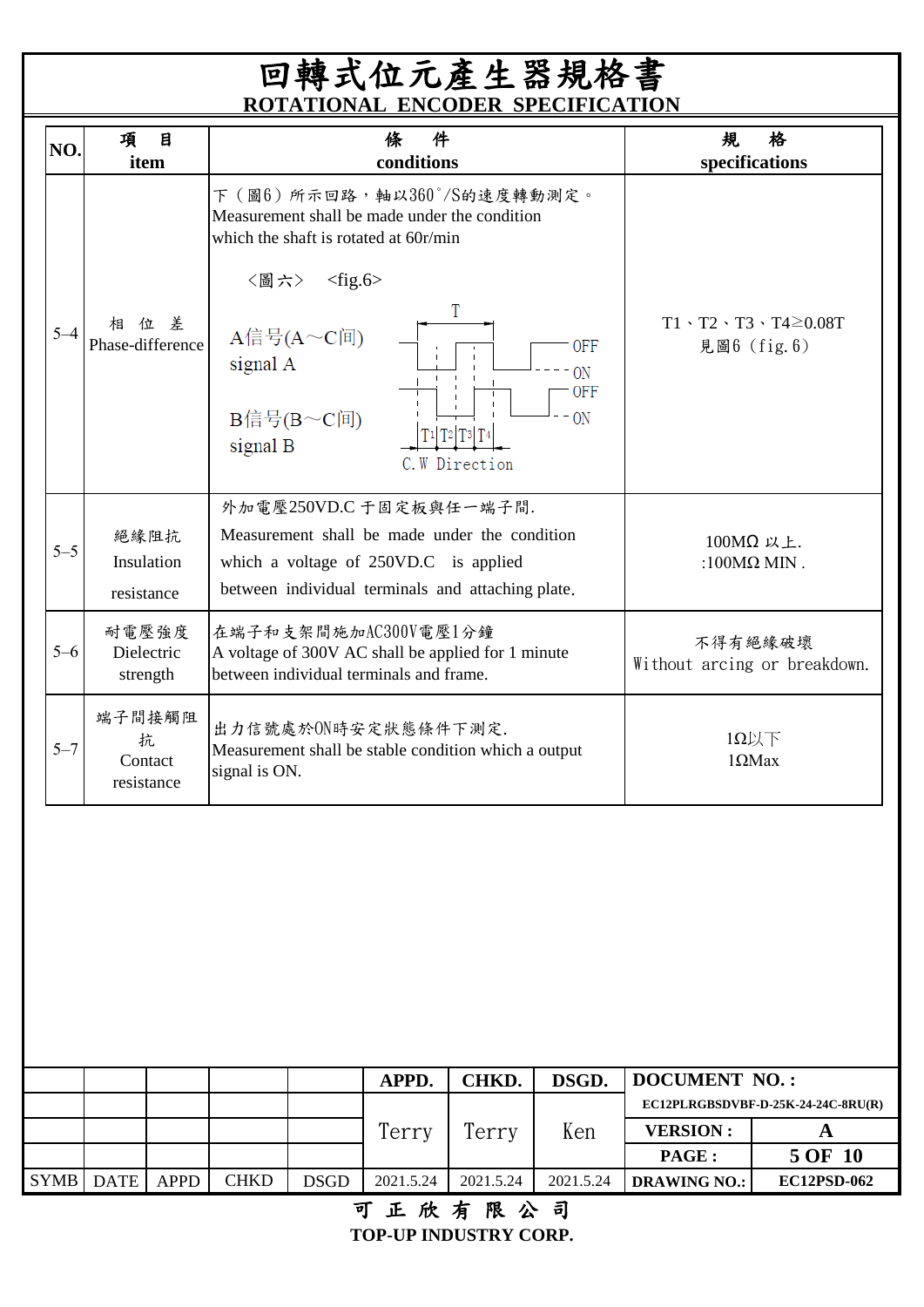回轉式位元產生器規格書 **ROTATIONAL ENCODER SPECIFICATION**

## **6,** 機械性能 **Mechanical characteristics**

|             | 項目                                                 |             |                            |             | 條件                                                                                                                                                                                                 |           |           | 規格                                                                                                                                                                                |                        |  |
|-------------|----------------------------------------------------|-------------|----------------------------|-------------|----------------------------------------------------------------------------------------------------------------------------------------------------------------------------------------------------|-----------|-----------|-----------------------------------------------------------------------------------------------------------------------------------------------------------------------------------|------------------------|--|
| NO.         | item                                               |             |                            |             | conditions                                                                                                                                                                                         |           |           | specifications                                                                                                                                                                    |                        |  |
| $6 - 1$     | 全回轉角度<br>Total rotational<br>angle                 |             |                            |             |                                                                                                                                                                                                    |           |           | 360°回轉<br>360° (Endless)                                                                                                                                                          |                        |  |
| $6 - 2$     | 回轉轉距<br>Rotational torque                          |             |                            |             |                                                                                                                                                                                                    |           |           | $20 \sim 60$ gf.cm<br>$\frac{1}{40}$ ~ 80gf.cm                                                                                                                                    |                        |  |
| $6 - 3$     | 掣子點數目及位<br>置<br>Number and<br>position of detents  |             | 只適用於附卡點裝置                  |             | Only suitable for C.C, equipment.                                                                                                                                                                  |           |           | □12點定位間隔角度30°±2°<br>12 detents Step angle: $30^{\circ} \pm 2^{\circ}$<br>$24$ 點定位間隔角度15°±2°<br>24 detents Step angle: $15^{\circ} \pm 2^{\circ}$                                  |                        |  |
| $6 - 4$     | 軸擠壓引張強度<br>Push - pull<br>strength of shaft        |             | soldering of the PC board) |             | 在軸端,沿軸向施加 5Kg 的静負荷力推和拉各10<br>秒鐘(產品焊錫固定在PCB上。)<br>Push and pull static load of 5Kg shall be applied to<br>the shaft in the axial direction for 10s.(After                                           |           |           | 軸無破損,回轉無異常,電氣性能<br>無異常。<br>Without damage or excessive play in<br>shaft. No excessive abnormality in<br>rotational feeling. And electrical<br>characteristics shall be satisfied. |                        |  |
| $6 - 5$     | 端子強度<br>Terminal strength                          |             |                            |             | 在端子的先端施加3N (300g) 的力1分鐘。<br>A static load of 3N(300g)be applied to the tip of<br>terminals for 1 minute in any direction.                                                                          |           |           | 端子無損壞或顯著松動,但是端子可<br>允許彎曲.<br>Without damage or excessive<br>looseness of terminals. Terminal<br>bend is permitted.                                                                |                        |  |
| $6 - 6$     | 軸套螺紋緊固強度<br><b>Bushing Nut</b><br>Tighten Strength |             |                            |             |                                                                                                                                                                                                    |           |           | 7.0kgf.cm以上<br>7.0kgf.cm Min                                                                                                                                                      |                        |  |
| $6 - 7$     | 軸向間隙<br>Shaft play in axial<br>direction           |             |                            |             |                                                                                                                                                                                                    |           |           | $0.4$ mm 以下<br>0.4mm Max                                                                                                                                                          |                        |  |
| $6 - 8$     | 軸<br>Shaft wobble                                  | 松 動         |                            |             | 在距離軸頂端5MM處,沿徑向瞬間施加<br>50mN. m(500gf. cm)的力測試<br>A momentary load of 500gf.cm should be applied at<br>the point 5mm from the tip of the shaft in a direction<br>perpendicular to the axis of shaft. |           |           | 1*L/30mm p-p 以下 (L:指<br>安装平面到轴的柄端的距离.)<br>$1*L/30$ mm p-p Max<br>L:Distance between mounting surface<br>and measuring point on the shaft                                          |                        |  |
|             |                                                    |             |                            |             | APPD.                                                                                                                                                                                              | CHKD.     | DSGD.     | <b>DOCUMENT NO.:</b>                                                                                                                                                              |                        |  |
|             |                                                    |             |                            |             |                                                                                                                                                                                                    |           |           | EC12PLRGBSDVBF-D-25K-24-24C-8RU(R)                                                                                                                                                |                        |  |
|             |                                                    |             |                            |             | Terry                                                                                                                                                                                              | Terry     | Ken       | <b>VERSION:</b><br>PAGE:                                                                                                                                                          | $\mathbf A$<br>6 OF 10 |  |
| <b>SYMB</b> | <b>DATE</b>                                        | <b>APPD</b> | <b>CHKD</b>                | <b>DSGD</b> | 2021.5.24                                                                                                                                                                                          | 2021.5.24 | 2021.5.24 | <b>DRAWING NO.:</b>                                                                                                                                                               | EC12PSD-062            |  |
|             |                                                    |             |                            |             | 可正欣有限公司                                                                                                                                                                                            |           |           |                                                                                                                                                                                   |                        |  |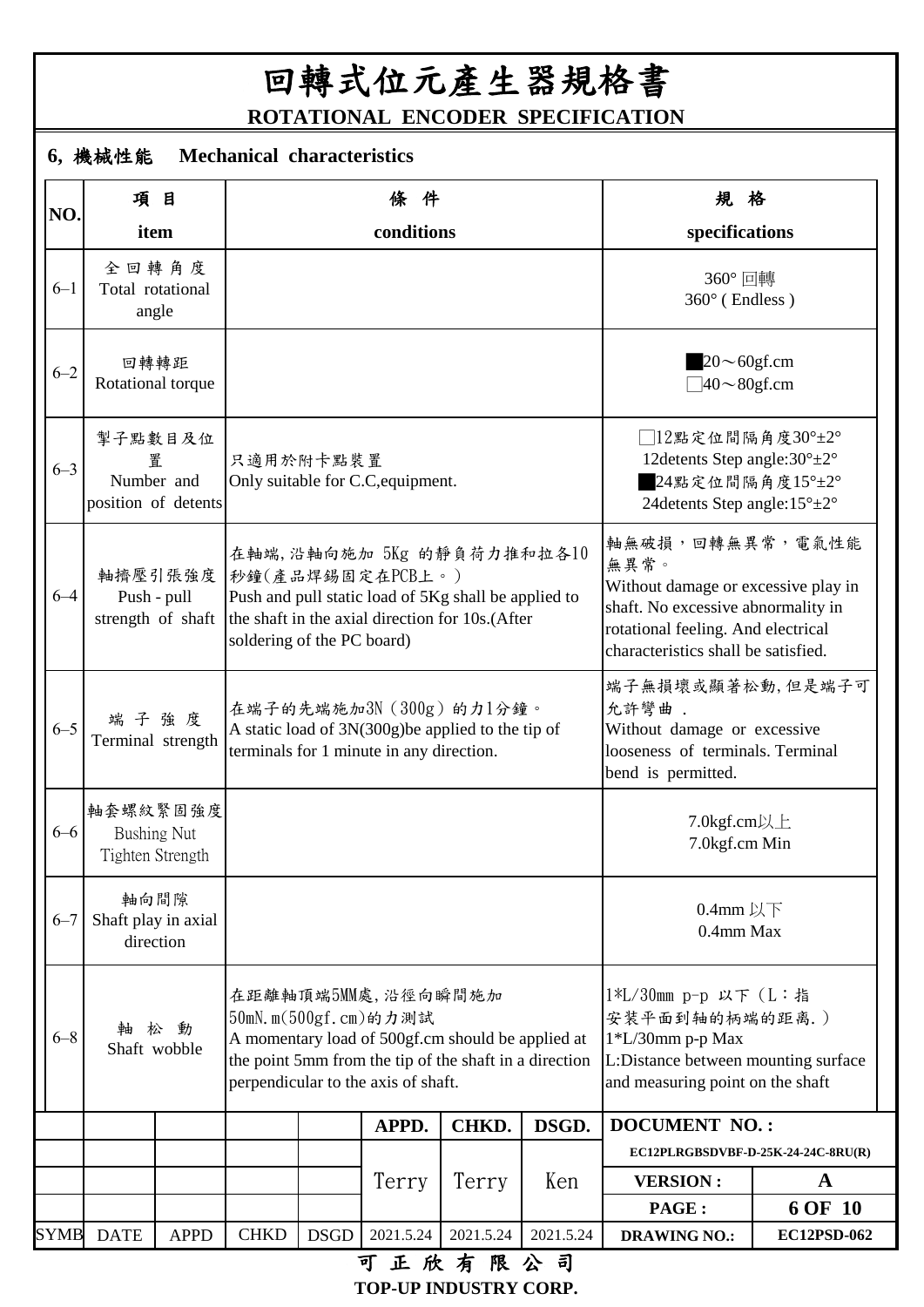## 回 轉 式 位 元 產 生 器 規 格 書 **ROTATIONAL ENCODER SPECIFICATION**

| NO.      | 項目                                                 |             |                                  |             | 條件                                                                                                                                                                                                                                                                                                                                    |           |           |                                                                                                                                                                                                             | 規格                                 |  |
|----------|----------------------------------------------------|-------------|----------------------------------|-------------|---------------------------------------------------------------------------------------------------------------------------------------------------------------------------------------------------------------------------------------------------------------------------------------------------------------------------------------|-----------|-----------|-------------------------------------------------------------------------------------------------------------------------------------------------------------------------------------------------------------|------------------------------------|--|
|          | item                                               |             |                                  |             | conditions                                                                                                                                                                                                                                                                                                                            |           |           |                                                                                                                                                                                                             | specifications                     |  |
| $6 - 9$  | 軸的回轉方向擺<br>動<br>Shaft play in<br>rotational wobble |             |                                  | 使用角度板測定     | Measurement with jig for rotational angle.                                                                                                                                                                                                                                                                                            |           |           | 4度以下<br>$4°$ MAX.                                                                                                                                                                                           |                                    |  |
| $6 - 10$ | 軸垂直側壓強度<br>Side thrust<br>strength of shaft        |             | axis of shaft.                   |             | 轴前端5mm处,加上2Kg重的静荷10秒<br>A load of 2Kg shall be applied at the point 5mm from<br>the tip of the shaft in a direction perpendicular to the                                                                                                                                                                                              |           |           | 不可有電氣或機械上的異常<br>Without damage or excessive play<br>in shaft. No excessive bnormality in<br>rotational feeling.                                                                                             |                                    |  |
|          | 7. 耐久性能                                            |             | <b>Endurance characteristics</b> |             |                                                                                                                                                                                                                                                                                                                                       |           |           |                                                                                                                                                                                                             |                                    |  |
| NO.      | 項目<br>item                                         |             |                                  |             | 條件<br>conditions                                                                                                                                                                                                                                                                                                                      |           |           | 規格<br>specifications                                                                                                                                                                                        |                                    |  |
| $7 - 1$  | 迴轉壽命<br>Rotational life                            |             | 30000周。                          |             | The shaft of encoder shall be rotated to 30000 cycles<br>at a speed of $600 \sim 1000$ cycles/H without electrical<br>load, after with measurements shall be made.<br>在無負荷條件下軸以600~1000周/小時速度回轉                                                                                                                                       |           |           | Chattiring t1,t3≤5mS 振盪t1,t3≤<br>5 <sub>m</sub> S<br>Bounce t2 $\leq$ 3mS $\tilde{x}$ and t2 $\leq$ 3mS<br>Detent feeling has to remains<br>尚餘有輕微定位感<br>Contact resistance $200\Omega$<br>Max 端子間接觸阻抗200Ω以下 |                                    |  |
| $7 - 2$  | 耐濕性<br>Damp heat                                   |             |                                  |             | 溫度40±2℃,濕度90~95%的恒溫恒濕槽中放置96±4<br>小時後,在常溫、常濕中放置1.5小時後測試.<br>The encoder shall be stored at temperature of 40 $\pm$ 2 °C<br>with relative humidity of 90% to 95% for 96±4 H in a<br>thermostatic chamber. And the encoder shall be<br>subjected to standard atmospheric conditions for<br>1.5H, After which measurements shall be made. |           |           |                                                                                                                                                                                                             |                                    |  |
| $7 - 3$  | 耐熱性<br>Dry heat                                    |             | be made.                         | 放置1.5小時後測試. | 溫度80±3℃的恒溫箱中放置96±4小時,常溫、常濕<br>for 96±4H in a thermostatic chamber.And then the<br>encoder.shall be subjected to standard atmospheric<br>conditions for 1.5H, After which measurements shall                                                                                                                                           |           |           | The encoder shall be stored at a temperature of 80±3℃   所有項應滿足初期規格。<br>Specifications in clause all items is<br>shall be satisfied.                                                                         |                                    |  |
| 7–4      | 低溫特性<br>Cold                                       |             | be made.                         | 放置1.5小時後測試. | 溫度-25±3℃的恒溫箱中放置96±4小時,常溫、常濕<br>The encoder shall be stored at a temperature of $-25\pm$<br>3°C for 96±4H in a thermostatic chamber. And then the<br>encoder.shall be subjected to standard atmospheric<br>conditions for 1.5H, After which measurements shall                                                                         |           |           |                                                                                                                                                                                                             |                                    |  |
|          |                                                    |             |                                  |             | APPD.                                                                                                                                                                                                                                                                                                                                 | CHKD.     | DSGD.     | <b>DOCUMENT NO.:</b>                                                                                                                                                                                        |                                    |  |
|          |                                                    |             |                                  |             |                                                                                                                                                                                                                                                                                                                                       |           |           |                                                                                                                                                                                                             | EC12PLRGBSDVBF-D-25K-24-24C-8RU(R) |  |
|          |                                                    |             |                                  |             | Terry                                                                                                                                                                                                                                                                                                                                 | Terry     | Ken       | <b>VERSION:</b>                                                                                                                                                                                             | $\mathbf A$                        |  |
|          |                                                    |             |                                  |             |                                                                                                                                                                                                                                                                                                                                       |           |           | PAGE:                                                                                                                                                                                                       | <b>7 OF 10</b>                     |  |
| SYMB     | <b>DATE</b>                                        | <b>APPD</b> | <b>CHKD</b>                      | <b>DSGD</b> | 2021.5.24                                                                                                                                                                                                                                                                                                                             | 2021.5.24 | 2021.5.24 | <b>DRAWING NO.:</b>                                                                                                                                                                                         | EC12PSD-062                        |  |

**TOP-UP INDUSTRY CORP.** 可正欣有限公司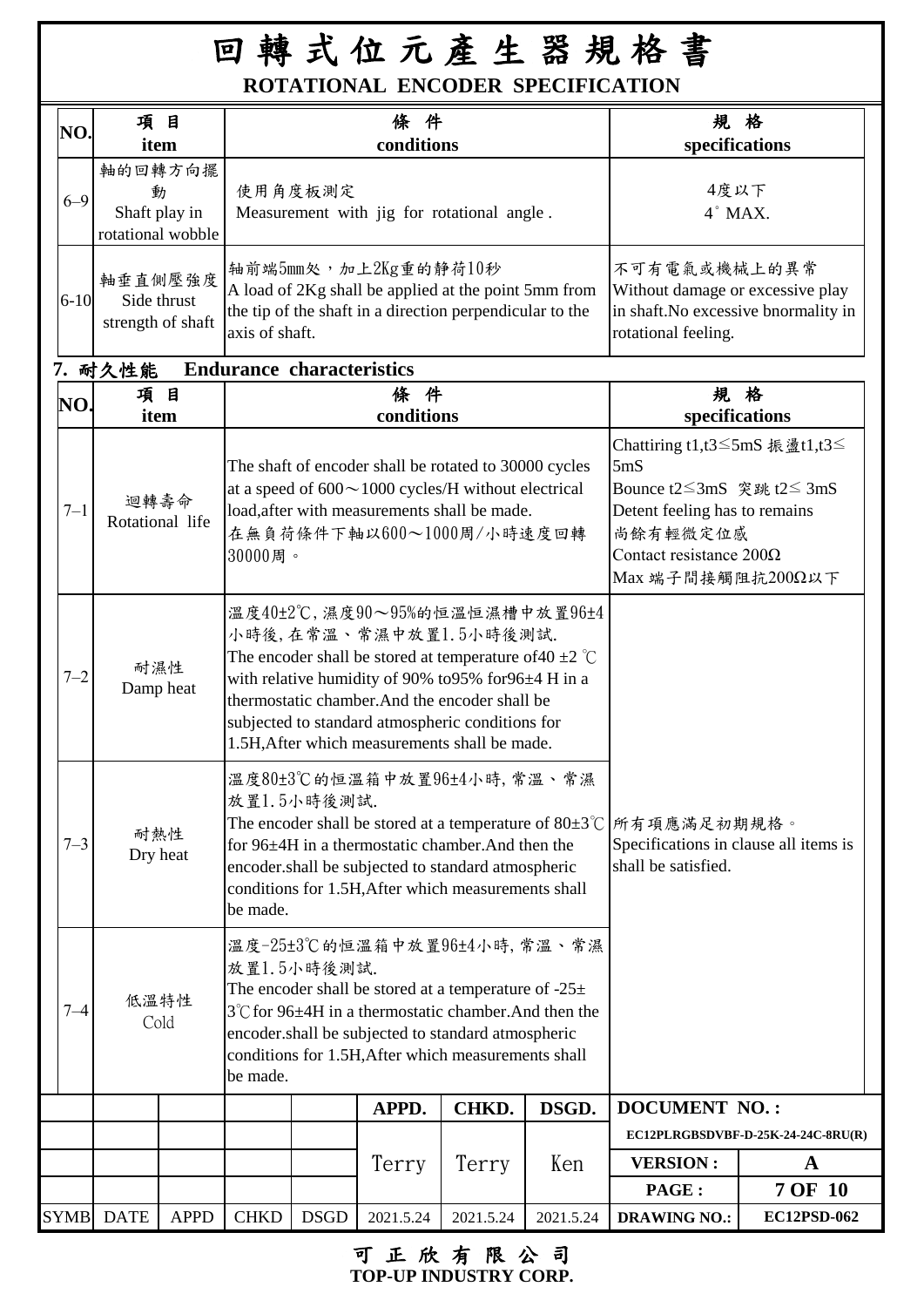## **ROTATIONAL ENCODER SPECIFICATION**

| 槽焊 Dip soldering.<br>使用基板:t=1.6mm的單面覆銅板.<br>Printed wiring board: single-sided copper clad laminate<br>board with thickness of 1.6mm.<br>預熱:基板表面溫度100℃以下,時間2分鐘以內.<br>不得有絕緣體的破損、變形、<br>Preheating:1.Surface temperature of board:100 ℃ or less<br>焊錫耐熱性<br>接觸無異常.<br>2. Preheating time: within 2 minute.<br>Resistance<br>$7 - 5$<br>Electrical characteristics<br>焊接:溫度260±5℃或以下,時間5±1秒以內.<br>to Soldering<br>shall be satisfied No<br>Soldering: Solder temperature: $260 \pm 5^{\circ}$ c or less Immersion<br>heat<br>mechanical abnormality.<br>time: within $5\pm 1$ S<br>手焊 Manual soldering.<br>溫度350℃以下,時間3秒以內.<br>Bit temperature of soldering iron:350 $\degree$ C less than<br>Application time of soldering iron: within 3S<br>浸漬面須有75%以上焊錫附著<br>端子在245℃±5℃温度的焊錫槽内浸錫3秒±0.5秒. | NO      | 項<br>目<br>item | 件<br>條<br>conditions                             | 格<br>規<br>specifications              |
|-------------------------------------------------------------------------------------------------------------------------------------------------------------------------------------------------------------------------------------------------------------------------------------------------------------------------------------------------------------------------------------------------------------------------------------------------------------------------------------------------------------------------------------------------------------------------------------------------------------------------------------------------------------------------------------------------------------------------------------------------------------------------------------------|---------|----------------|--------------------------------------------------|---------------------------------------|
|                                                                                                                                                                                                                                                                                                                                                                                                                                                                                                                                                                                                                                                                                                                                                                                           |         |                |                                                  |                                       |
| cover75% minimum of the surface<br>Solderability<br>at $245^{\circ}$ C for $3S\pm0.5S$ .<br>being immersed.                                                                                                                                                                                                                                                                                                                                                                                                                                                                                                                                                                                                                                                                               | $7 - 6$ | 焊錫性            | The terminals shall be immersed into solder bath | A new uniform coating of solder shall |

|             |             |      |             |             | <b>APPD.</b> | CHKD.     | DSGD.     | <b>DOCUMENT NO.:</b>               |                    |  |
|-------------|-------------|------|-------------|-------------|--------------|-----------|-----------|------------------------------------|--------------------|--|
|             |             |      |             |             |              |           |           | EC12PLRGBSDVBF-D-25K-24-24C-8RU(R) |                    |  |
|             |             |      |             |             | Terry        | Terry     | Ken       | <b>VERSION:</b>                    |                    |  |
|             |             |      |             |             |              |           |           | PAGE :                             | 8 OF 10            |  |
| <b>SYMB</b> | <b>DATE</b> | APPD | <b>CHKD</b> | <b>DSGD</b> | 2021.5.24    | 2021.5.24 | 2021.5.24 | <b>DRAWING NO.:</b>                | <b>EC12PSD-062</b> |  |

### 可正欣有限公司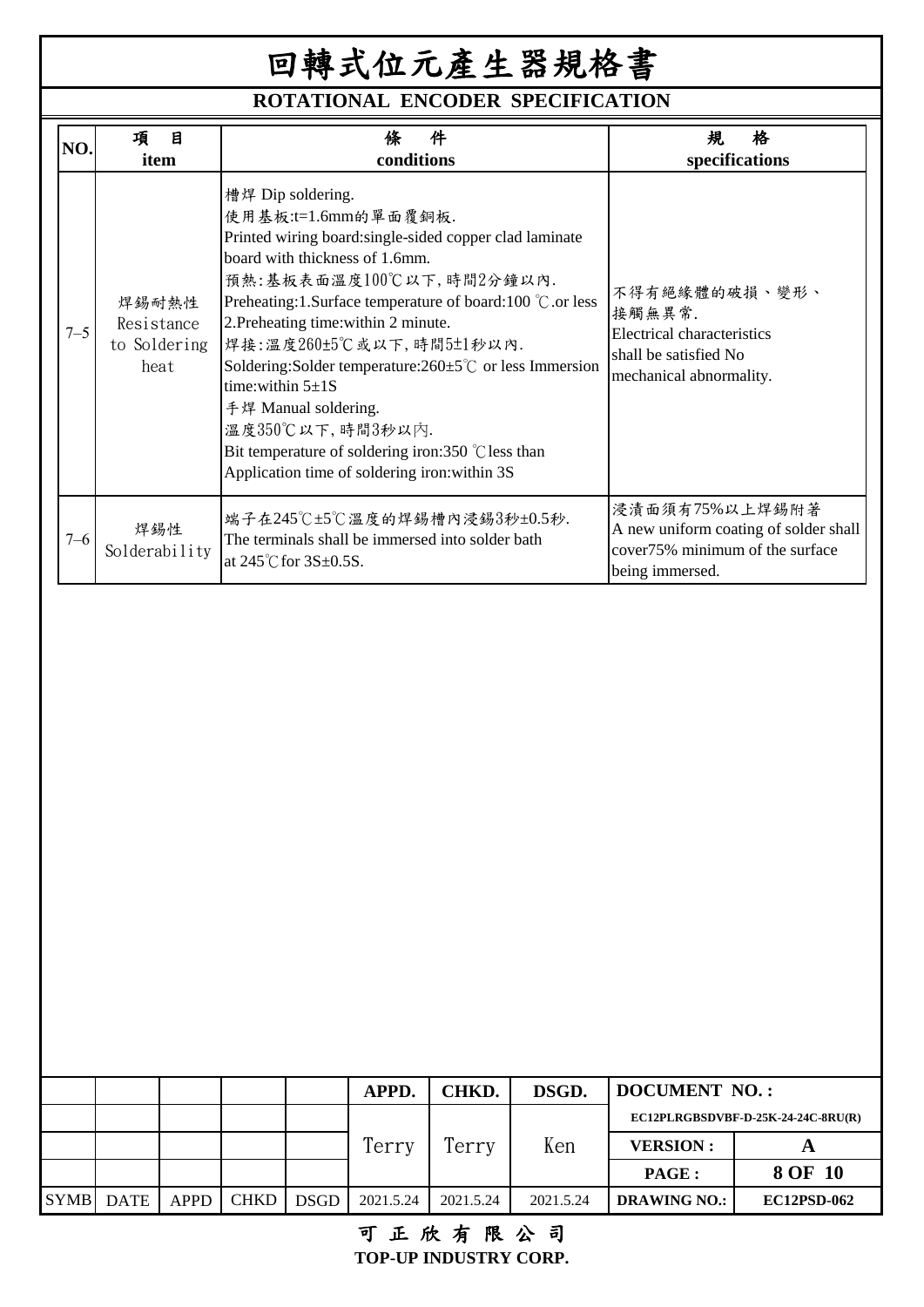## **SWITCHES SPECIFICATIONS**

|                                                                                                                                            |                                                                                                                                                                                                                   |                                  |                    | 備註:以下規格適用於EC12編碼器帶開關系列                         |                                                                      | Note: The following specification is only suitable for the one type with switch construction of EC12 encoder series |                                                                                                  |                                                   |                                    |  |
|--------------------------------------------------------------------------------------------------------------------------------------------|-------------------------------------------------------------------------------------------------------------------------------------------------------------------------------------------------------------------|----------------------------------|--------------------|------------------------------------------------|----------------------------------------------------------------------|---------------------------------------------------------------------------------------------------------------------|--------------------------------------------------------------------------------------------------|---------------------------------------------------|------------------------------------|--|
|                                                                                                                                            | 1. 額定值 Rating                                                                                                                                                                                                     |                                  |                    |                                                |                                                                      |                                                                                                                     |                                                                                                  |                                                   |                                    |  |
|                                                                                                                                            | 1-1. 額定電壓                                                                                                                                                                                                         |                                  |                    |                                                |                                                                      |                                                                                                                     |                                                                                                  |                                                   |                                    |  |
|                                                                                                                                            | Rated voltage:DC 5V                                                                                                                                                                                               |                                  |                    |                                                |                                                                      |                                                                                                                     |                                                                                                  |                                                   |                                    |  |
|                                                                                                                                            |                                                                                                                                                                                                                   |                                  | 1-2. 最大額定電流 (阻抗負載) |                                                |                                                                      |                                                                                                                     |                                                                                                  |                                                   |                                    |  |
|                                                                                                                                            |                                                                                                                                                                                                                   |                                  |                    |                                                | Maximum operating current (resistive load):10mA Max                  |                                                                                                                     |                                                                                                  |                                                   |                                    |  |
|                                                                                                                                            | 2. 開關電氣性能                                                                                                                                                                                                         |                                  |                    |                                                | <b>Switch Electrical characteristics</b>                             |                                                                                                                     |                                                                                                  |                                                   |                                    |  |
| NO.                                                                                                                                        | 項                                                                                                                                                                                                                 | 目<br><b>Item</b>                 |                    |                                                | 試驗條件<br><b>Test conditions</b>                                       |                                                                                                                     |                                                                                                  | 格<br>規<br><b>Specifications</b>                   |                                    |  |
| $2 - 1$                                                                                                                                    |                                                                                                                                                                                                                   | 接觸阻抗<br>contact<br>resistance    |                    | 用DC 5V 1mA 電壓測定.<br>Voltage test at DC 5V 1mA. |                                                                      |                                                                                                                     |                                                                                                  | $\leq 100$ m $\Omega$<br>$100$ m $\Omega$ or less |                                    |  |
| $2 - 2$                                                                                                                                    |                                                                                                                                                                                                                   | 绝缘阻抗<br>Insulation<br>resistance |                    |                                                | 在端子和安裝板間施加電壓 250V DC.<br>individual terminals and bushing and plank. | Measurement shall be made under the condition<br>which a voltage of 250V DC is applied between                      | 100MΩ 以上<br>$100M\Omega$ Min                                                                     |                                                   |                                    |  |
| $2 - 3$                                                                                                                                    | 振荡                                                                                                                                                                                                                | Bouncing                         |                    | 以1秒鐘1往返(OFF-ON-OFF)按壓動作.                       | Shaft shall be push at 1 cycles/s(OFF-ON-OFF)                        |                                                                                                                     | $\leq 10$ mS<br>10mS or less                                                                     |                                                   |                                    |  |
| $2 - 4$                                                                                                                                    | 在端子和安装板間施加AC300V電壓1分鐘<br>耐電壓<br>A voltage of 300V AC shall be applied for 1<br>不得有绝缘破坏<br>Dielectric<br>minute between individual terminals and bushing<br>Without arcing or breakdown.<br>strength<br>and plank. |                                  |                    |                                                |                                                                      |                                                                                                                     |                                                                                                  |                                                   |                                    |  |
| 3. 開關機械性能 Switch Mechanical characteristics                                                                                                |                                                                                                                                                                                                                   |                                  |                    |                                                |                                                                      |                                                                                                                     |                                                                                                  |                                                   |                                    |  |
| NO.                                                                                                                                        | 項                                                                                                                                                                                                                 | $\mathbf{B}$                     |                    |                                                | 試驗條件                                                                 |                                                                                                                     |                                                                                                  | 格<br>規                                            |                                    |  |
|                                                                                                                                            |                                                                                                                                                                                                                   | <b>Item</b>                      |                    |                                                | <b>Test conditions</b>                                               |                                                                                                                     |                                                                                                  | <b>Specifications</b>                             |                                    |  |
|                                                                                                                                            |                                                                                                                                                                                                                   | 開關回路接點數                          |                    |                                                |                                                                      |                                                                                                                     |                                                                                                  | 單極單投 (PUSHON)                                     |                                    |  |
| $3 - 1$                                                                                                                                    |                                                                                                                                                                                                                   | Contact                          |                    |                                                |                                                                      |                                                                                                                     |                                                                                                  | S.P.S.T (PUSH ON)                                 |                                    |  |
|                                                                                                                                            |                                                                                                                                                                                                                   | arrangement                      |                    |                                                |                                                                      |                                                                                                                     |                                                                                                  |                                                   |                                    |  |
| $3 - 2$                                                                                                                                    |                                                                                                                                                                                                                   | 開關作動力<br>Switch strength         |                    |                                                | 在軸端,沿軸向施加的按壓力.                                                       | Push static load to the shaft in the axial direction                                                                |                                                                                                  | $450 \pm 200 \text{gf}$                           |                                    |  |
| $3 - 3$                                                                                                                                    |                                                                                                                                                                                                                   | 開關移動量<br>Switch stroke           |                    |                                                |                                                                      |                                                                                                                     |                                                                                                  | $0.5 \pm 0.3$ mm                                  |                                    |  |
|                                                                                                                                            |                                                                                                                                                                                                                   |                                  |                    |                                                | 4、開關耐久性能 Switch Endurance characteristics                            |                                                                                                                     |                                                                                                  |                                                   |                                    |  |
|                                                                                                                                            | 項                                                                                                                                                                                                                 | 目                                |                    |                                                | 試驗條件                                                                 |                                                                                                                     |                                                                                                  | 格<br>規                                            |                                    |  |
| NO.                                                                                                                                        |                                                                                                                                                                                                                   | <b>Item</b>                      |                    |                                                | <b>Test conditions</b>                                               |                                                                                                                     |                                                                                                  | <b>Specifications</b>                             |                                    |  |
| $4 - 1$                                                                                                                                    |                                                                                                                                                                                                                   | 按壓壽命                             |                    | 600次/小時的速度按壓。                                  |                                                                      | 在無負荷條件下沿軸向施以1Kgf以下的力,以                                                                                              | ■20,000±200次. (0.5行程)<br>$20,000\pm 200$ cycles. (0.5 Travel)                                    |                                                   |                                    |  |
| Push 1Kgf to the shaft of encoder in the axial<br>Push-life<br>direction under non-load conditions, and with a<br>speed of 600 times/hour. |                                                                                                                                                                                                                   |                                  |                    |                                                |                                                                      |                                                                                                                     | Contact resistance: $200 \text{m}\Omega$ or less.<br>Specification in clause shall be satisfied. | 接觸電阻: ≤200mΩ. 其它應滿足初期 規格.                         |                                    |  |
|                                                                                                                                            |                                                                                                                                                                                                                   |                                  |                    |                                                | APPD.                                                                | CHKD.                                                                                                               | DSGD.                                                                                            | <b>DOCUMENT NO.:</b>                              |                                    |  |
|                                                                                                                                            |                                                                                                                                                                                                                   |                                  |                    |                                                |                                                                      |                                                                                                                     |                                                                                                  |                                                   | EC12PLRGBSDVBF-D-25K-24-24C-8RU(R) |  |
|                                                                                                                                            |                                                                                                                                                                                                                   |                                  |                    |                                                | Terry                                                                | Terry                                                                                                               | Ken                                                                                              | <b>VERSION:</b>                                   | A                                  |  |
|                                                                                                                                            |                                                                                                                                                                                                                   |                                  |                    |                                                |                                                                      |                                                                                                                     |                                                                                                  | PAGE:                                             | 9 OF 10                            |  |
| <b>SYMB</b>                                                                                                                                | <b>DATE</b>                                                                                                                                                                                                       | <b>APPD</b>                      | <b>CHKD</b>        | <b>DSGD</b>                                    | 2021.5.24                                                            | 2021.5.24                                                                                                           | 2021.5.24                                                                                        | <b>DRAWING NO.</b>                                | EC12PSD-062                        |  |
|                                                                                                                                            |                                                                                                                                                                                                                   |                                  |                    |                                                |                                                                      |                                                                                                                     |                                                                                                  |                                                   |                                    |  |

可正欣有限公司 **TOP-UP INDUSTRY CORP.**